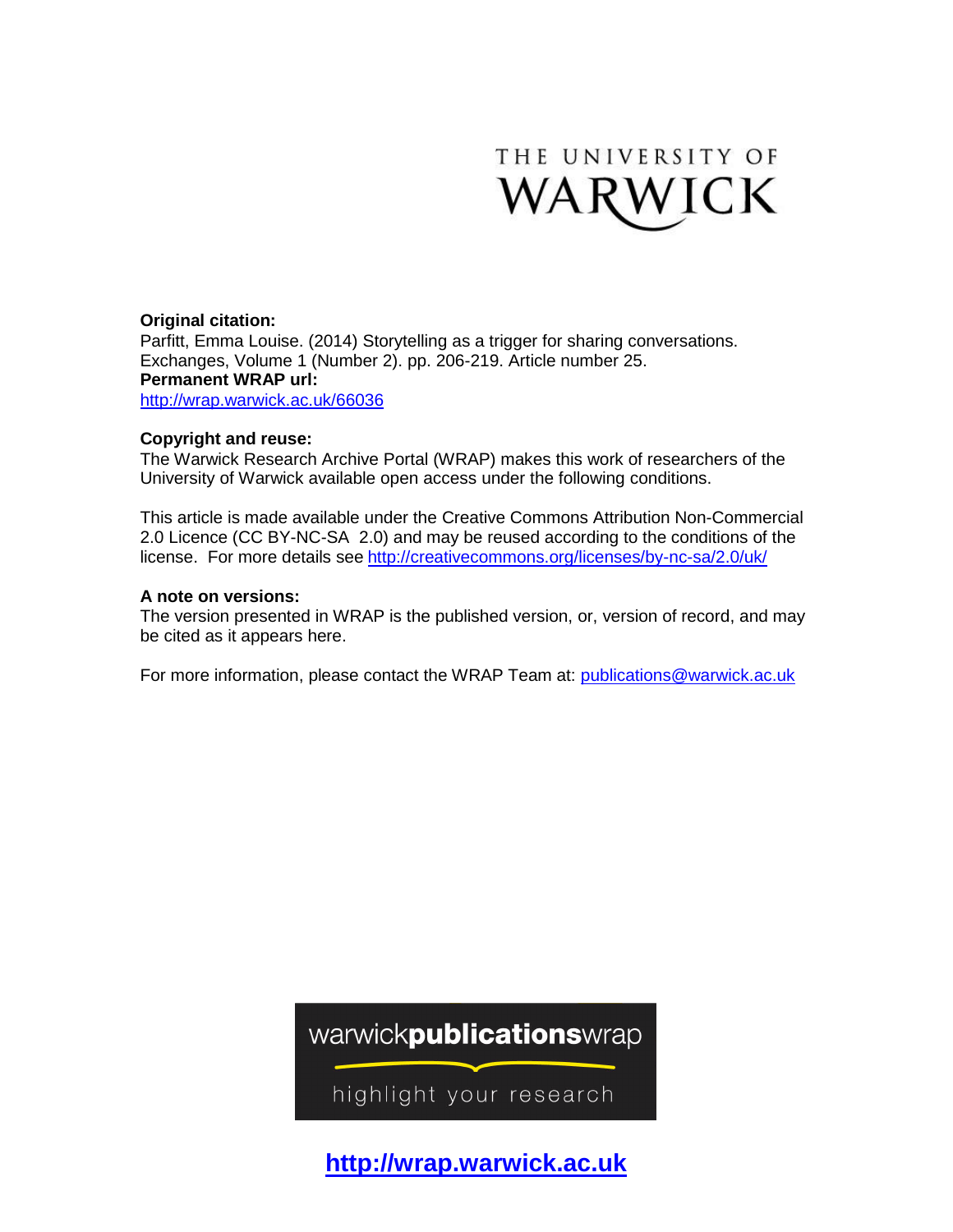

# *Exchanges:* **the Warwick Research Journal**

# **Volume 1, Issue 2, April 2014**

http://exchanges.warwick.ac.uk

### **Storytelling as a trigger for sharing conversations**

*Emma Louise Parfitt*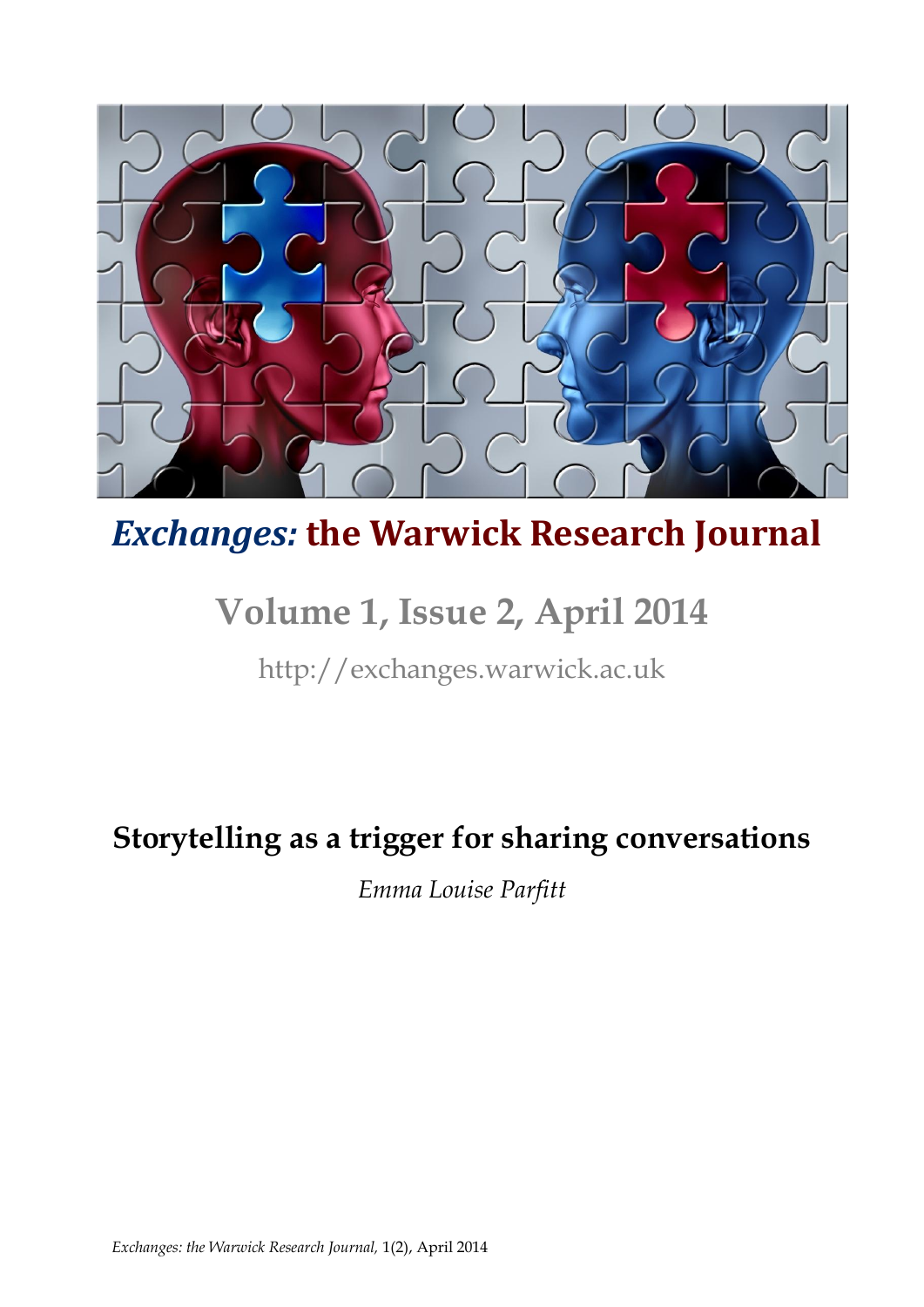### **Storytelling as a trigger for sharing conversations**

*Emma Louise Parfitt (University of Warwick)*

#### **Abstract**

*This article explores whether traditional oral storytelling can be used to provide insights into the way in which young people of 12-14 years identify and understand the language of emotion and behaviour. Following the preliminary analysis, I propose that storytelling may trigger sharing conversations. My research attempts to extend the social and historical perspectives of Jack Zipes, on fairy tales, into a sociological analysis of young people's lives today. I seek to investigate the extent that the storytelling space offers potential benefits as a safe place for young people to share emotions and experiences, and learn from one another. My research analysis involved NVivo coding of one-hour storytelling and focus group sessions, held over five weeks. In total, there were six groups of four children, of mixed ethnicity, gender, ability, and socio-economic background, from three schools within Warwickshire. The results confirmed that the beneficial effects of the storytelling space include a safe area for sharing emotions and experiences, and in general for supporting young people outside formal learning settings.*

#### **Keywords**

Storytelling, Narrative, Sociology of emotion, Zipes, Sharing Conversations

#### **Introduction**

[A]ll we sociologists have are stories. Some come from other people, some from us. What matters is to understand how and where the stories are produced, which sort of stories they are, and how we can put them to intelligent use in theorizing about social life. (Silverman 1998: 111)

In *Breaking the Magic Spell* and *Fairy Tales and the Art of Subversion*, Jack Zipes discusses what potential stories have as a vehicle for influencing behaviour (1979; 1991; 2006). Zipes summarises the way in which stories, and the creation of children's literature as a genre, have historically been used to influence children's behaviour. He asserts that stories have the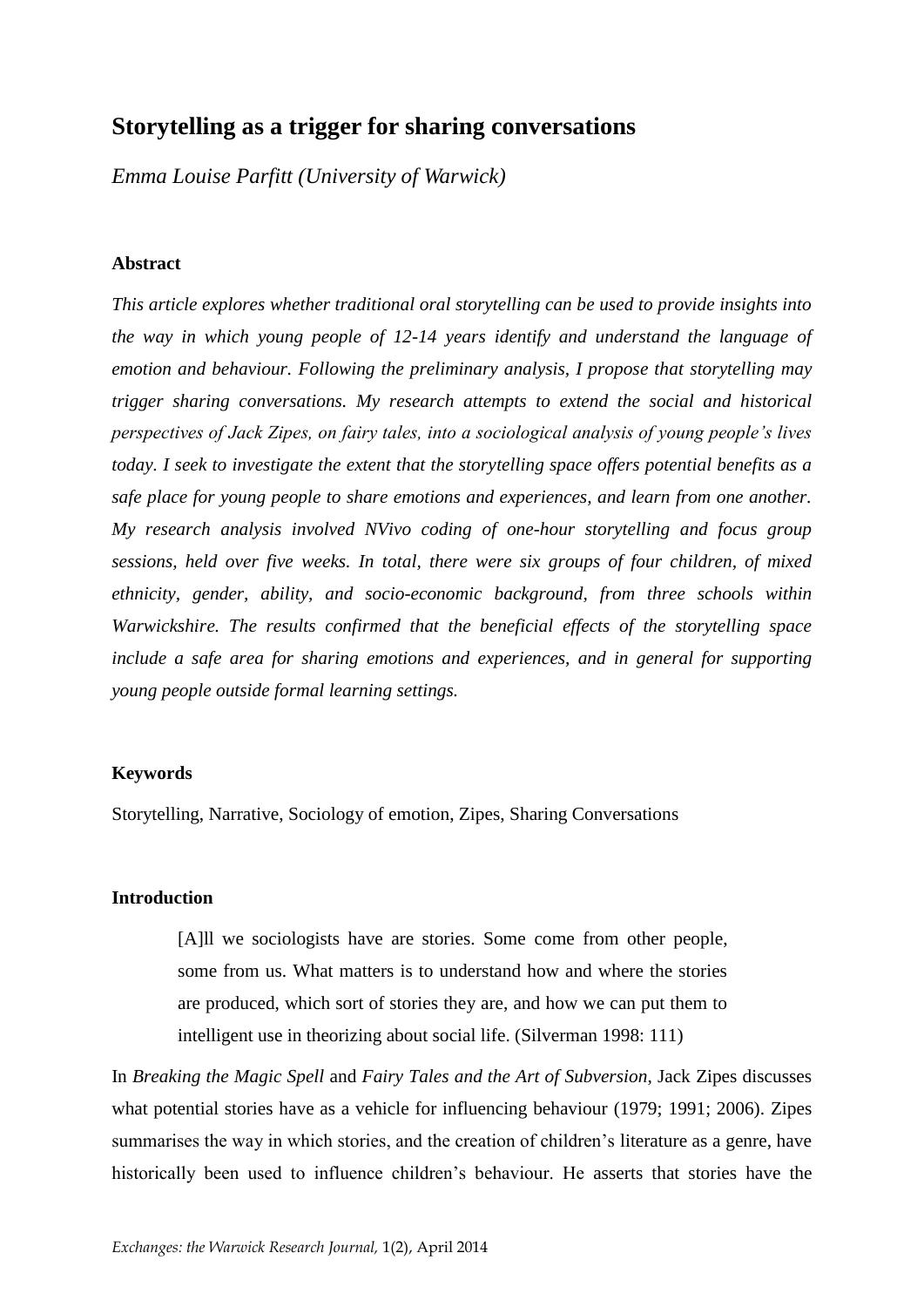power to socialise young people in particular ways. The use of moralistic stories, for instance, asserts pressure on young people to conform: 'to cultivate feelings of shame and to arouse anxiety in children when they did not conform to a more inhibiting way of social conduct' (Zipes, 2006: 22). Take for example Aesop's fable of 'The Horse and the Stag',

The Horse had the plain entirely to himself. A Stag intruded into his domain and shared his pasture. The Horse, desiring to revenge himself on the stranger, requested a man, if he were willing, to help him in punishing the Stag. The man replied, that if the Horse would receive a bit in his mouth, and agree to carry him, he would contrive very effectual weapons against the Stag. The Horse consented, and allowed the man to mount him. From that hour he found that, instead of obtaining revenge on the Stag, he had enslaved himself to the service of man.

The moral here being, 'He who seeks to injure others often injures only himself' (Aesop: 1484). Zipes argues that such morals and lessons in children's literature have the potential to affect young people's behaviour by providing them with examples of appropriate social conduct.

As part of my doctoral research, I am using traditional oral storytelling to explore whether stories can provide sociological insights into young people's lives. I am particularly interested in the extent to which stories socialise young people towards socially approved forms of emotional and behavioural expression. The purpose of this article is to offer some preliminary results on an ongoing project. The concept of storytelling as a trigger for sharing conversations was one that emerged during transcription of the data. In the context of the focus group discussions, I define 'sharing' as 'something personal' that incorporates 'private life, relationships, and emotions' (Stevenson, 2010).

I am interested in the way in which young people identify and understand the language of emotion and behaviour in relation to different narrative influences around them. This is called narrative learning: 'learning from, about and through stories, and learning through reflecting on the experience of narrating and the narrating of experience' (Cortazzi and Jin, 2007: 645).

I am additionally interested in whether young people are aware of the conformative or subversive effects of narrative influences around them in the form of literature, TV, films, video-games, music, media, education, the internet and interaction with other people like friends and family. In this article, I will elaborate on how the storytelling space I created in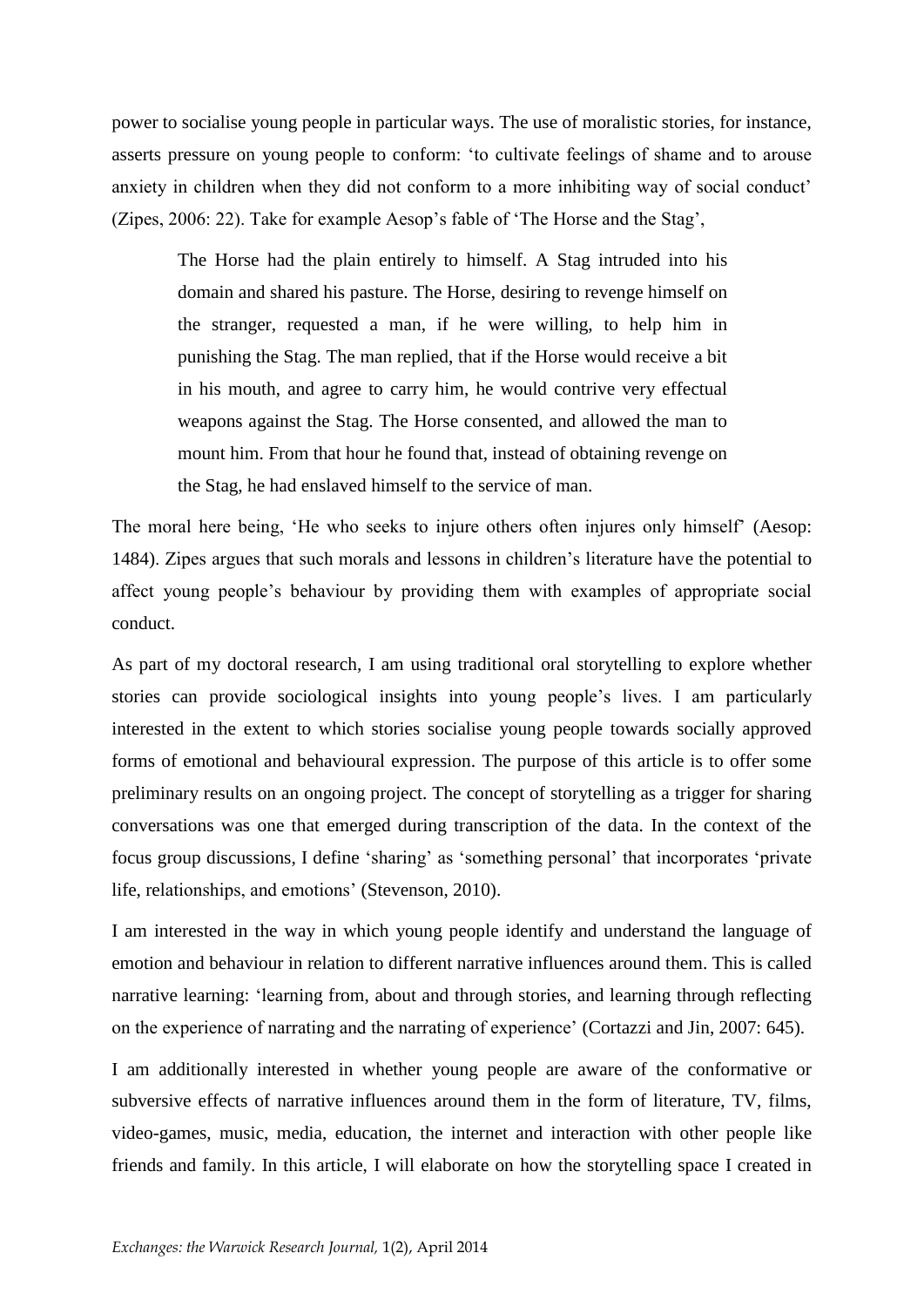my research unexpectedly triggered dialogues of sharing between young people aged 12 to 14 years, which I have since sought to explore in more detail.

#### **Methodology**

For five consecutive weeks, I worked with six focus groups in collaboration with three schools in the Warwickshire area. The groups were, as much as possible, of mixed gender, ethnicity, ability, and socio-economic background. I was not able to access as full a range of students as I would have liked. For example, I wanted to balance gender participation but one of the research sites was an all-girls school. I began each focus group with ten to fifteen minutes of traditional storytelling. There were eight students in each storytelling group, which I then divided into groups of four for the focus group discussion (six focus groups of four young people in total, Fig. 1).

My methods and analysis consider a range of contextual variables, which potentially shape the outcomes. These include the stories themselves, the impact of the storytellers, focus group questions, the storytelling space, individual perspectives and interaction amongst the students, the role of the researcher, and wider narratives, which the students are aware of that interact with the groups' process of meaning-making (for instance, literature, TV, films, video-games, music, media, education, and the internet).



Figure 1: Storytelling Groups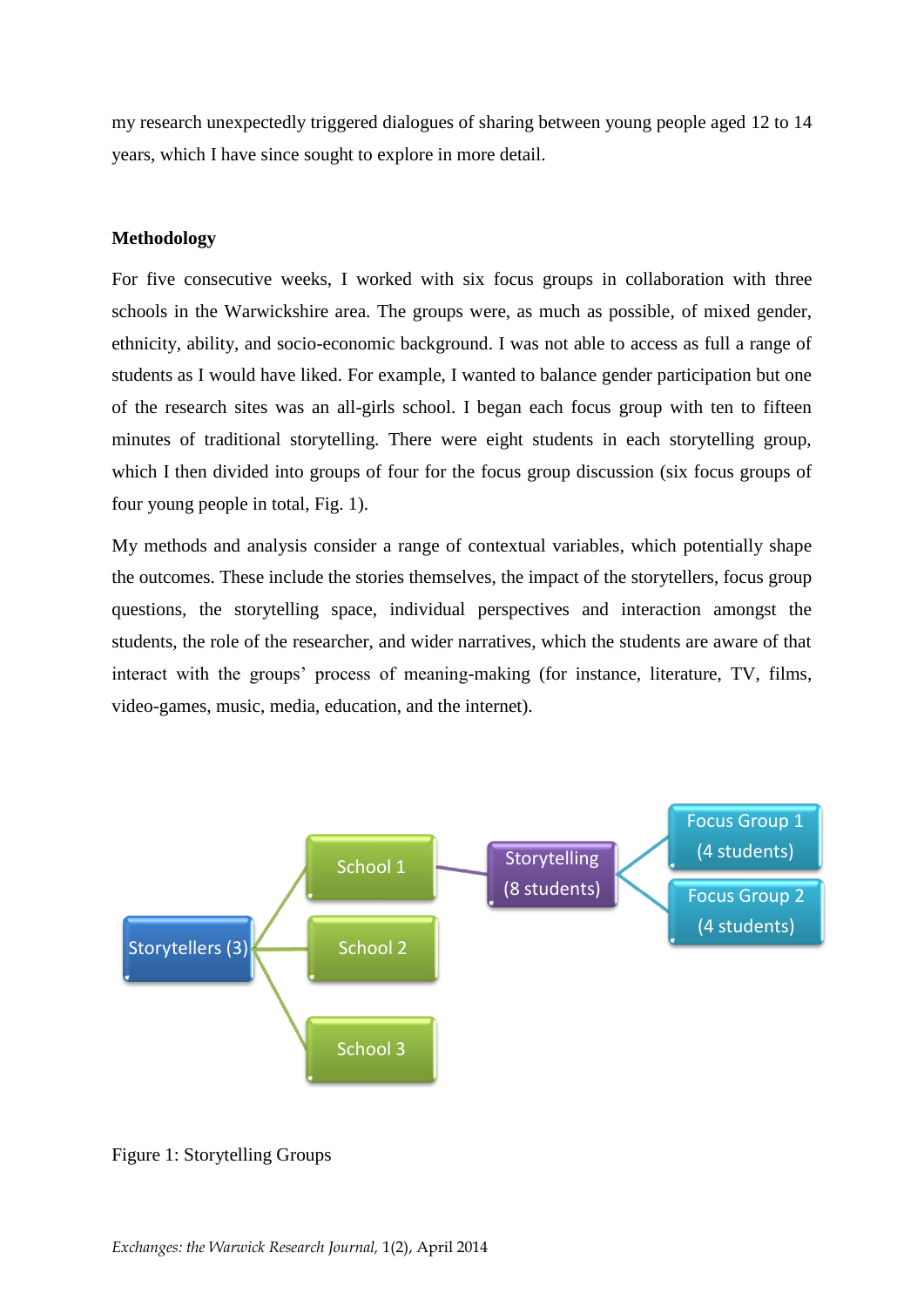I provided three storytellers—English and Theatre Studies students from The University of Warwick—with paper copies of folk tales,<sup>1</sup> which were selected on general themes such as family, love, and transformations, following the results of a pilot study in May 2012. The storytellers were instructed to perform each story as they wished as long as it was from memory. Each of the three schools received the same stories in the same order from week one to week five, which included two contrasting stories in week three. For consistency, the same storyteller returned to each school. However, when Michelle dropped out after week three, her school then received Alex in week four and Miriam in week five (note that the order of the stories remained the same, with the exception of week three in one school where Miriam overlooked the second contrasting story). After the performance, the storyteller left the room so that only the young people and I were present. Each group had a sheet of nine questions to initiate group conversation while I moved between the groups to facilitate this. Overall, I collected fifteen hours of focus group discussion, plus eight hours of initial and final interviews, which I am still in the process of transcribing (Parfitt 2013f).

From experience gained through the pilot project, I expected the students to talk about emotions during their process of meaning-making. The focus group questions were designed to facilitate conversation, which touched on emotions and behaviour without guiding them towards a specific outcome (Appendix 1). The stories' and storytellers' role was primarily aimed at creating a safe space within the school for conversations to occur.

The students had the choice to share what they wished to in the group. I informed each student in the initial interviews that I was interested in their opinions, and that there were no right or wrong responses or viewpoints. At times, I would prompt an individual to elaborate, but with the option to decline to do so if they wished.

As expected, there were differences in the storytellers' performance styles. I hope to illustrate this with some extracts from the Crescent Moon Bear (Estés 1992) performed differently in all three schools in week two,

[Alex tells the story in a calm even voice throughout] out of the corner of his eye he sees this young, scared, dewy-eyed, young lady. Obviously his first reaction is one of aggression, he doesn't know what she is doing here, why she came up this mountain, a fight or flight scenario. The first thing the lady does is explain about her husband. She explains how she needs one hair from his throat in order to save their marriage and home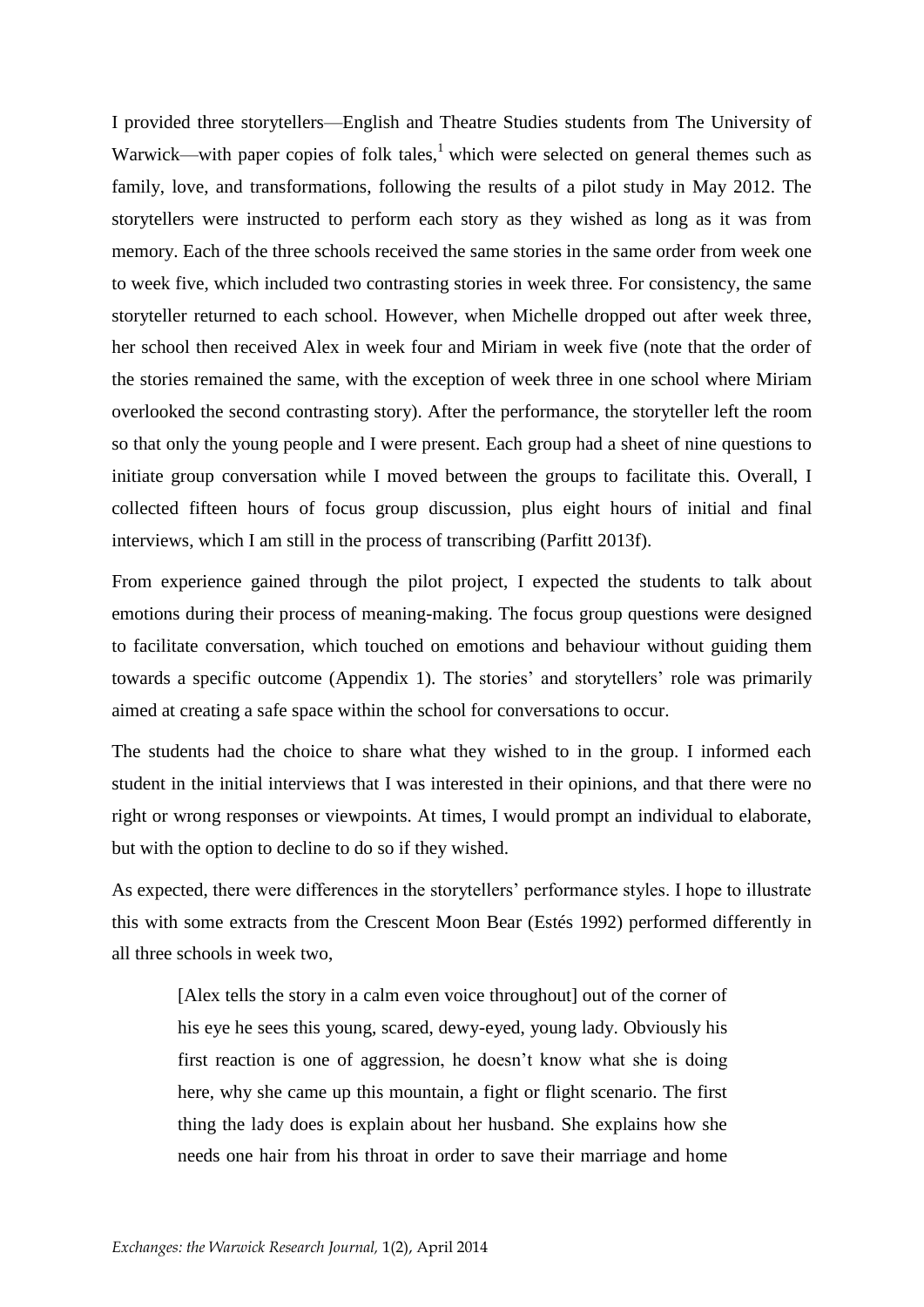life. The bear didn't know what to think at first, then she took pity on the lady (Parfitt 2013b)

[Michelle uses physical actions, and tone, during her performance] the woman was terrified but she did not move at all, the bear [raises her voice:] roared again it was so loud that it gave her shivers up her spine. But then she was determined to get this white hair from the crescent moon bear. That's why she did not move at all. So when the bear pulled out his claws [raises her hands like claws] as though he was going to grab her—he could crush her, he could eat her—she pleaded, [change of tone:] please Crescent Moon Bear! (Parfitt 2013c)

[Miriam uses word emphasis and change of tone] It looked up, and up, until it was looking right into the eyes of the woman. She was so scared. Her feet were [emphasis:] rooted to the ground and she was trembling, she thought, I [emphasis:] can't run away. I need to get the hair to help my husband. I can't [emphasis:] run away from this bear. The bear looked at her and the bear [emphasis:] roared and she could see right down its throat it was so close. She didn't run away. She [emphasis:] fell to her [emphasis:] knees [tone change:] and pleaded with the bear, please, please Crescent Moon Bear, please help me! (Parfitt 2013d)

These differences in performance style may well have some influence on the students' process of meaning-making. Later analysis will involve some deconstruction of the stories relating to their emotional and behavioural content. This will encompass various layers including: the initial text provided to each storyteller, the storytellers' interpretation and performance of this text, and the students' differing interpretations.

The storytelling sessions occurred in two classrooms and one library. I changed these three spaces by moving the desks aside and pulling chairs towards where the storyteller sat. The aim of this was to separate the storytelling space, as far as possible, from the school system where work is viewed as a process of rewards.

My research is a type of intervention: I am creating a space within the school where the usual rules do not apply regarding behaviour and emotion. These rules are replaced by those of the storytelling space. However, since my research was taking place within the school, I was viewed as a figure of authority. I exercised some authority when conducting the focus groups,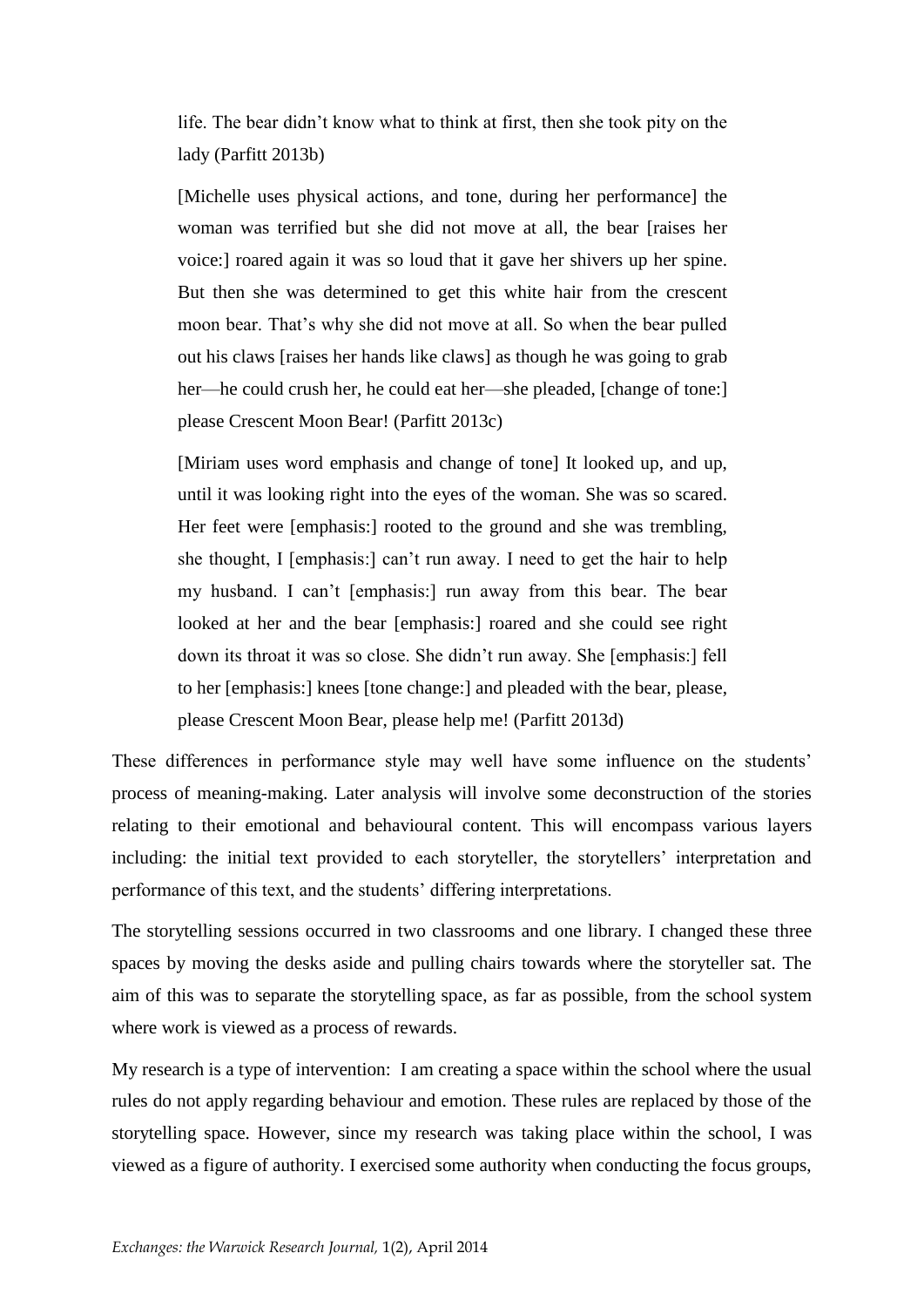but I discovered that the students viewed me as an outsider and were willing to share and discuss things that bothered them about the school in my presence, occasionally checking that no one from the school would hear the recordings, which then reassured them they were safe to do so.

These variables—the stories, the storytellers, focus group questions, storytelling space, individual perspectives and interaction amongst the students, the role of the researcher, and wider narratives, which the students are aware of—work together to shape the process of meaning-making in the focus groups.

A diverse range of fields, including literature, anthropology, education and psychology, informed my use of storytelling as a methodology by demonstrating the importance of narrative and its potential uses. My initial interest came from SunWolf and Frey's work which demonstrated that listening to fairy tales reduced anxiety in college students after 9/11 (2001). I then expanded my reading to include many areas related to storytelling and narratives, like psychology. Bettelheim theorised, through the deconstruction of fairy tales, that stories support positive psychological health outcomes by providing young people with a safe way of fantasying and resolving inner issues as they adapt to their social environment (1976: 66). His work, however, is preoccupied with a male, adult interpretation of fairy tales. I did not find any analysis in the interpretation of these stories from a young person's perspective, which led me to conclude that such ideas, as well as being adult-centric, remained theoretical.

Sarbin's work on the narrative analysis of life histories highlights the importance of an individual's self-narratives in the formation of identity and the benefits of narrative as a tool to explore individual experience, because of the rich psychological insights it uncovers (1986). In addition, Bruner discusses how narratives aid individuals in constructing their reality—as inner reasoning interacts with the social environment. This process of meaningmaking and communication is an important aspect of identity formation contributing to debates in psychology and education where interactions between school and the broader society are considered important in the socialisation of young people (1991; 1996; Goodwin 2006).

To explore whether narratives can provide sociological insights into young people's lives, I decided to use stories in the form of storytelling. In communication studies, SunWolf has explored Native American, Sufi, and African storytelling traditions and their functions: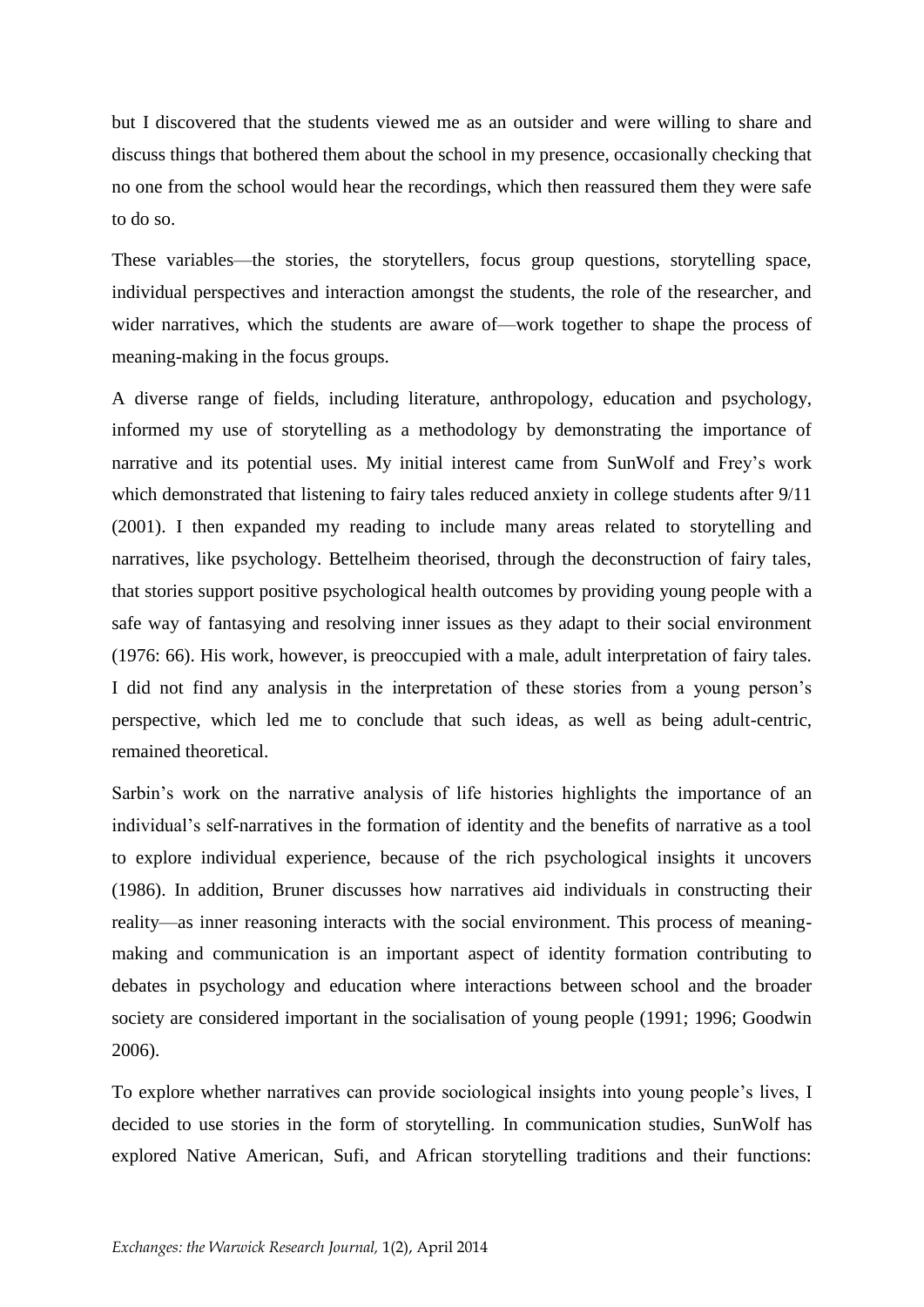illustrating that exposure to stories benefits individuals as a way of learning. The influence of stories on young people and what is learnt and communicated through story in different ways is therefore important in terms of education (1999: 62). In many traditional Native American cultures, for example, fables are conveyed in place of directly advising someone how to act, because it is the story and the individual's interpretation of it that provides the appropriate moral and behavioural lessons held by the community (SunWolf 1999: 51; 2004). Other research demonstrates that improvements in education and language ability could be linked to narrative exposure (Clark and Rossiter, 2008; Cortazzi and Jin, 2007; Isbell *et al.* 2004).

Listening to and sharing stories (personal or otherwise) has further potential health benefits. There is extensive literature about the positive health effects of narratives, including writing therapy**.** SunWolf also reflects on listening to storytelling, as well as sharing stories, in the context of the health care system (2005; 2008).

For the purposes of my research, I am interested in what conversations have been triggered by the storytelling space and what other narratives connected to emotion and behaviour that the young people refer to in their conversations. Therefore, I designed the focus groups to create the space to go off topic while as a facilitator I moved between groups giving them a degree of privacy at regular intervals. I left the responsibility to answer the questions to the group whilst occasionally enquiring what they had been discussing in relation to different questions.

That the influence of narratives is recognised in health care research, made me interested in whether stories support emotional and behavioural learning. This influenced my research because I wanted to use a deductive and inductive approach to see first what narratives young people linked to the stories, if any, and what they shared in the groups in terms of emotion and behaviour, which I felt would allow the planning of further research based on what the focus groups revealed.

#### **The Potential Benefits of a Storytelling Space**

Although I am in the early stages of research, analysis of my initial findings suggests that the creation of a storytelling space in schools may trigger young people to share information about events and experiences in their personal lives. I decided to examine what prompted or triggered these discussions, which involved looking at the content of the conversations that preceded sharing.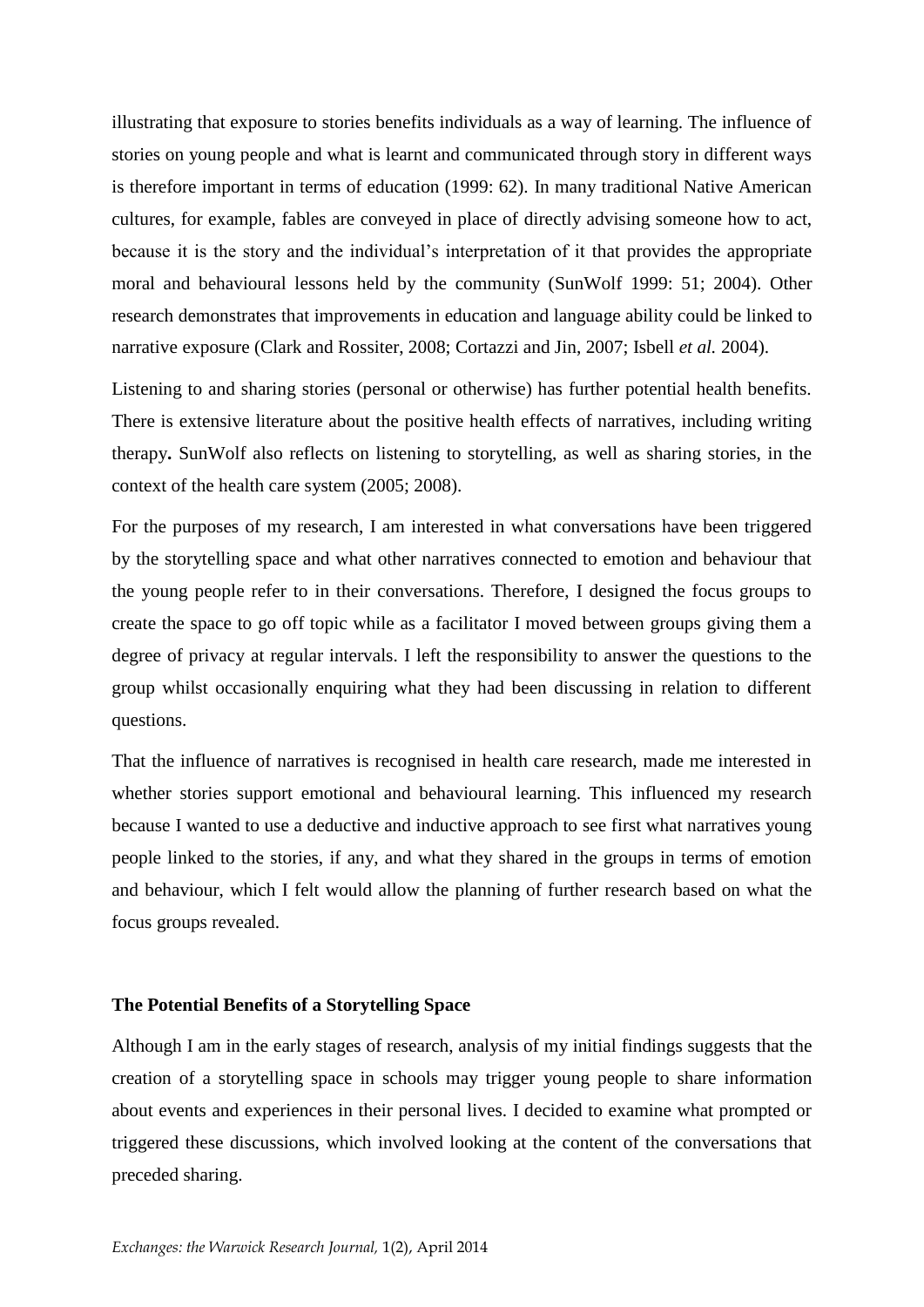The storytelling performance in week one told the story of *MacCodram*. *MacCodram* is a Scottish story about a group of children who are turned to seals by their step-mother. The nature of the curse allows them to remove their seal skins and dance on the beach one day a year in human form. On one of these occasions, when the children have grown into young men and women, a fisherman steals one of the pelts and makes the woman his wife. Years later his wife finds her pelt and returns to the sea (MacIntyre, 2013).In the following conversation the group had been spontaneously comparing the story they had just heard, *MacCodram*, to Disney's *The Little Mermaid* when I (RES) asked them a question,

| <b>RES</b> | Yes, you've got a witch who puts a spell on somebody. Why<br>do you think witches are always portrayed in that way? |
|------------|---------------------------------------------------------------------------------------------------------------------|
| Felicity   | Cause they're witches                                                                                               |
| <b>RES</b> | In Snow White you've got an evil step-mum                                                                           |
| Mary       | And you've got the witch who gives her the apple                                                                    |
| Heidi      | People always, whenever they've got a step-mum they're<br>always seen to be evil                                    |
| Felicity   | My step-mum isn't evil! My step-dad is but my step-mum<br>isn't                                                     |
| Mary       | You have a step-dad and a step-mum?                                                                                 |
| Felicity   | Well I haven't got a step-dad no more [pause]. He dumped<br>me.                                                     |

(Parfitt 2013a lines. 288-296)

There are three issues to consider when looking at what triggered Felicity to share this information about her step-dad. Firstly, did the person that spoke prior to Felicity (in this case Mary) ask a direct question or impart information that triggered Felicity to share? In this instance, Felicity said 'Well I haven't got a step-dad no more [pause]. He dumped me' in direct response to Mary asking Felicity a question. Therefore, Felicity's statement could be a result of social interaction in response to the storytelling space that has been created by the research.

Secondly, I observed which words Felicity used prior to her comment about no longer having a step-father to see if her use of language might indicate a progression of thought from one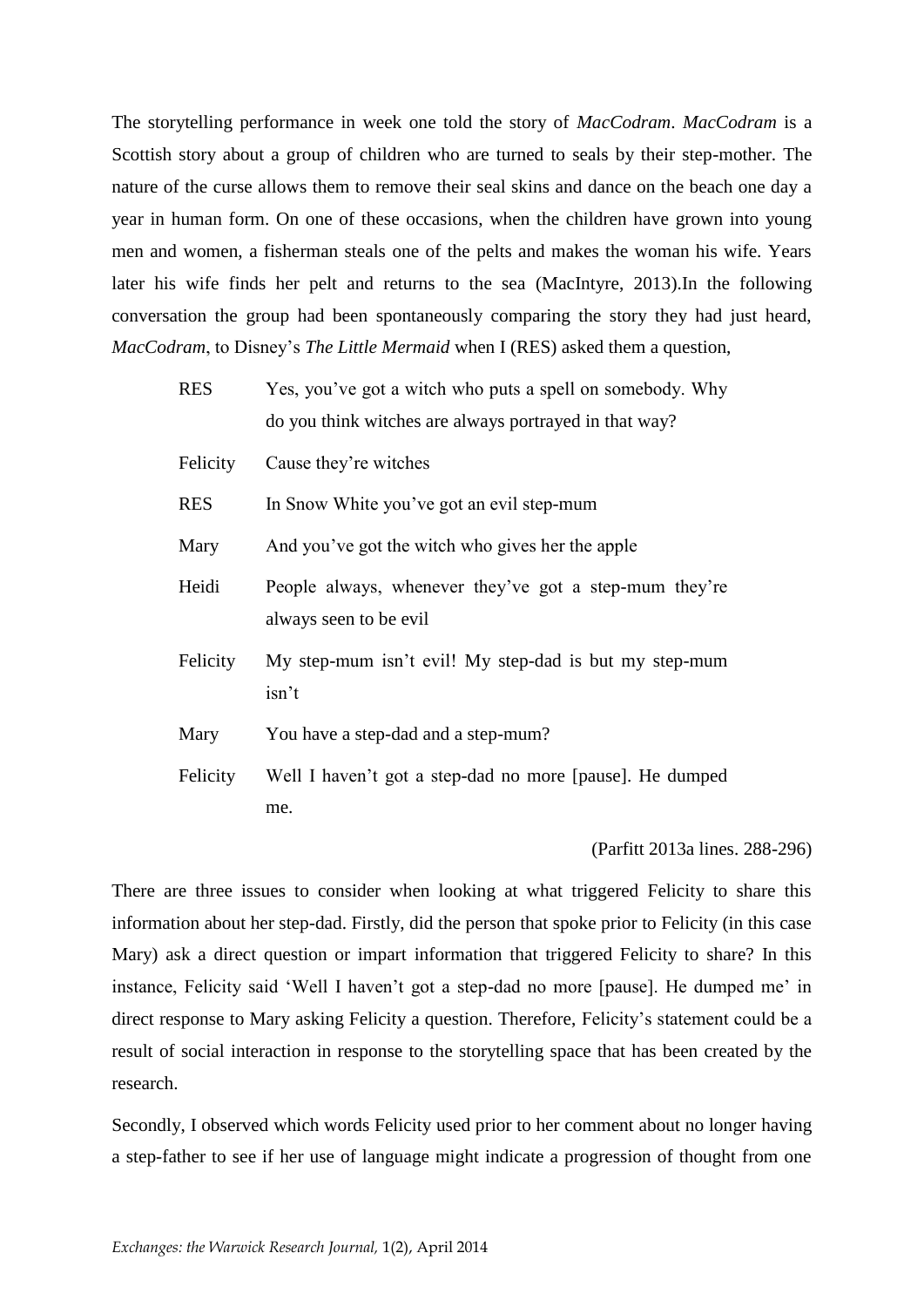idea to the next. The preceding comment Felicity made was 'My step-mum isn't evil! My step-dad is but my step-mum isn't'. Felicity's words not only link to her sharing statement, but are in direct response to Heidi saying that stories always portray step-mums as 'evil.' This could also be classed as social interaction in response to the storytelling and focus group context.

Thirdly, I considered which words might have led to the group discussing step-parents. Heidi, Mary, Olive and Felicity were talking about witches when I joined their conversation. I listened to what they were saying and summarised that in both *The Little Mermaid* and *MacCodram* 'you've got a witch who puts a spell on somebody'. However, I then linked this to Snow White's step-mum because in the story of *MacCodram,* the sea-witch was also the children's step-mother. This drew a response from Heidi about step-mother stereotypes and as a result Felicity shared her experience with her step-dad, if only briefly. Although I triggered the conversation by using the words 'witch' and 'step-mum', I did this in response to what the group was talking about, and the story of *MacCodram* which they had just heard. Since the fairy tales in the study were devised, sociological research has shown a change in the nature of families (Hughes 1991; Suanet *et al.* 2013). The group's conversation indicates that awareness of previous narrative stereotypes remains.

Looking at another example with the same group, I entered the conversation when the group decided they had finished the focus group questions. I prompted them to return to a question,

- RES So what were you talking about, about the characters? Did you relate to one of the characters more than the others?
- Mary I guess you could say the children because we're children, if your mum left you'd be pretty upset. I kind of know how they would have felt
- Heidi It's harsh when parents split up because then they try and make up rumours about each other and then they try to get the child to stay with either one or the other

(Parfitt 2013a lines. 314-319)

First, Mary relates to the children in the story on an emotional level 'I kind of know how they would have felt' and this prompts Heidi to share some personal experience. Second, Heidi's prior comment was unrelated to the sharing conversation, she had previously said, 'I think that this is probably the best group that we've been put in' (Parfitt 2013a lines. 300-301).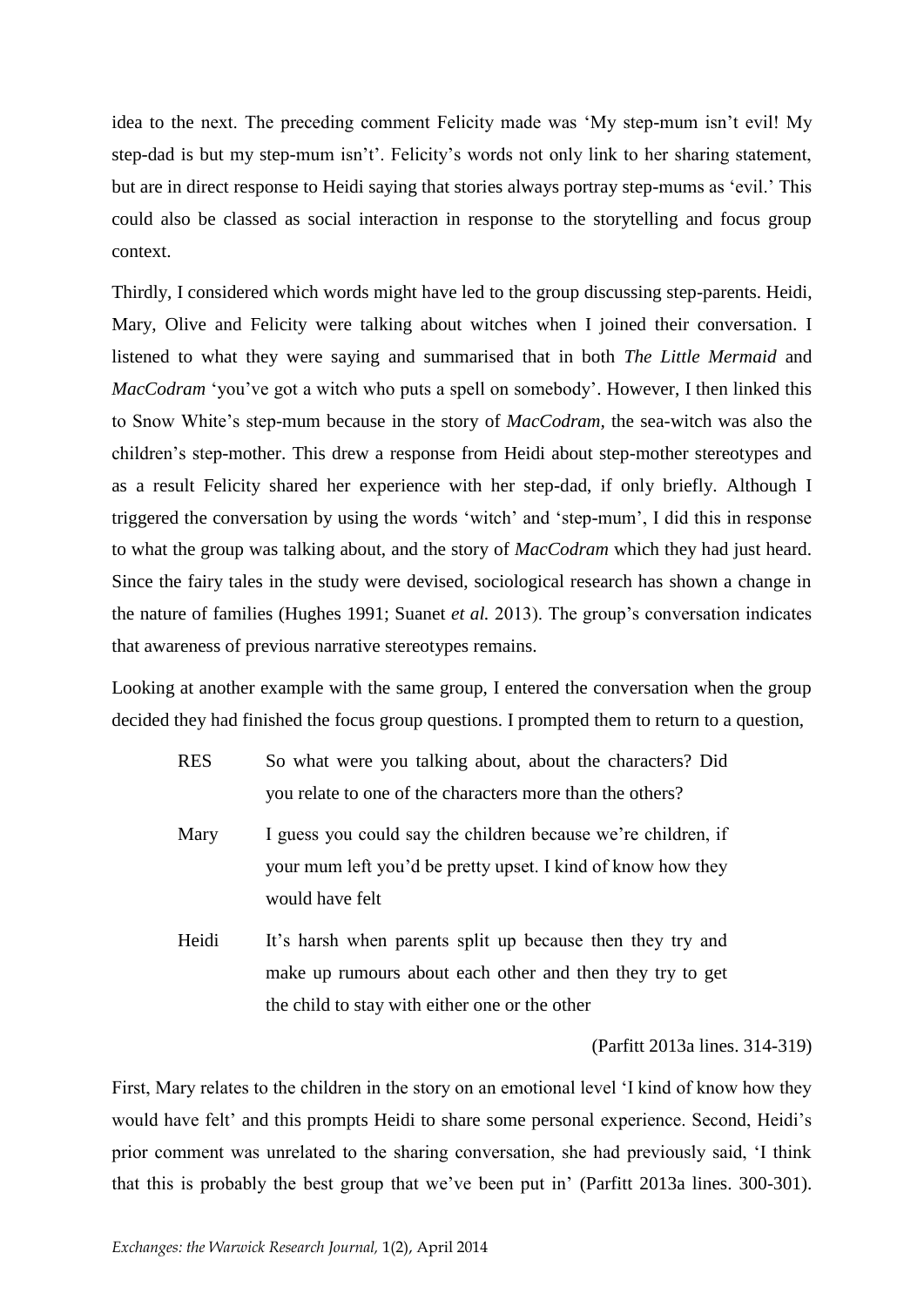Third, my enquiry prompted the conversation but it is worth noting that my question was a rephrasing of focus group question four; what would you do if you were in the same situation as one of the characters? Comparable to the previous example sharing seems to be triggered, in the context of storytelling focus groups, by a combination of social interaction and the story. Talking about the story of *MacCodram* made it possible for the girls to share personal information about their lives.

#### **NVivo Analysis**

NVivo is a qualitative data analysis computer software package, which allows a deep level of analysis on text based research. Once I had established that a detailed analysis of field notes in this way might reveal the processes involved in sharing conversations, I used NVivo to mark all sharing conversations for the all-girls school in weeks one and two (Parfitt, 2013a; 2013b). My selection criteria sought to identify phrases/conversations that contained personal content around the subject of 'private life, relationships, and emotions' (Stevenson, 2010).

Using NVivo, I discovered that the majority of 'sharing' conversations were preceded by me returning to the group to ask what they had been speaking about, or picking up on something they had just said and asking for someone in the group to elaborate. For example, when the group talked about the fisherman's motivation for taking the seal skin and hiding it from his wife, I asked 'Have there been any situations in your life when something like that has happened to you?' which was a rephrasing of focus group question five; can you relate the plot, characters, images or places to your life in anyway? I found that the students shared on eight occasions in total over the two transcripts, six occasions followed instances where I asked them to elaborate, and the remaining two were preceded by the focus group questions. Social interaction may therefore be the trigger in a storytelling context rather than a list of questions or the storytelling space on its own. If further analysis demonstrates that social interaction causes people to share more, this is where real potential beneficial effects could come from, in terms of the storytelling space. Sharing opinions about the story was one of the things the students told me they enjoyed and learnt from the most in their final interviews. For example, Olive said, 'It was really good I liked it […] it's good cause you can listen to everyone else's opinion' (Parfitt, 2013f).

Young people become adults. How they are integrated into, or find ways to challenge, prevailing social rules on behaviour and emotion is crucial to understanding how society is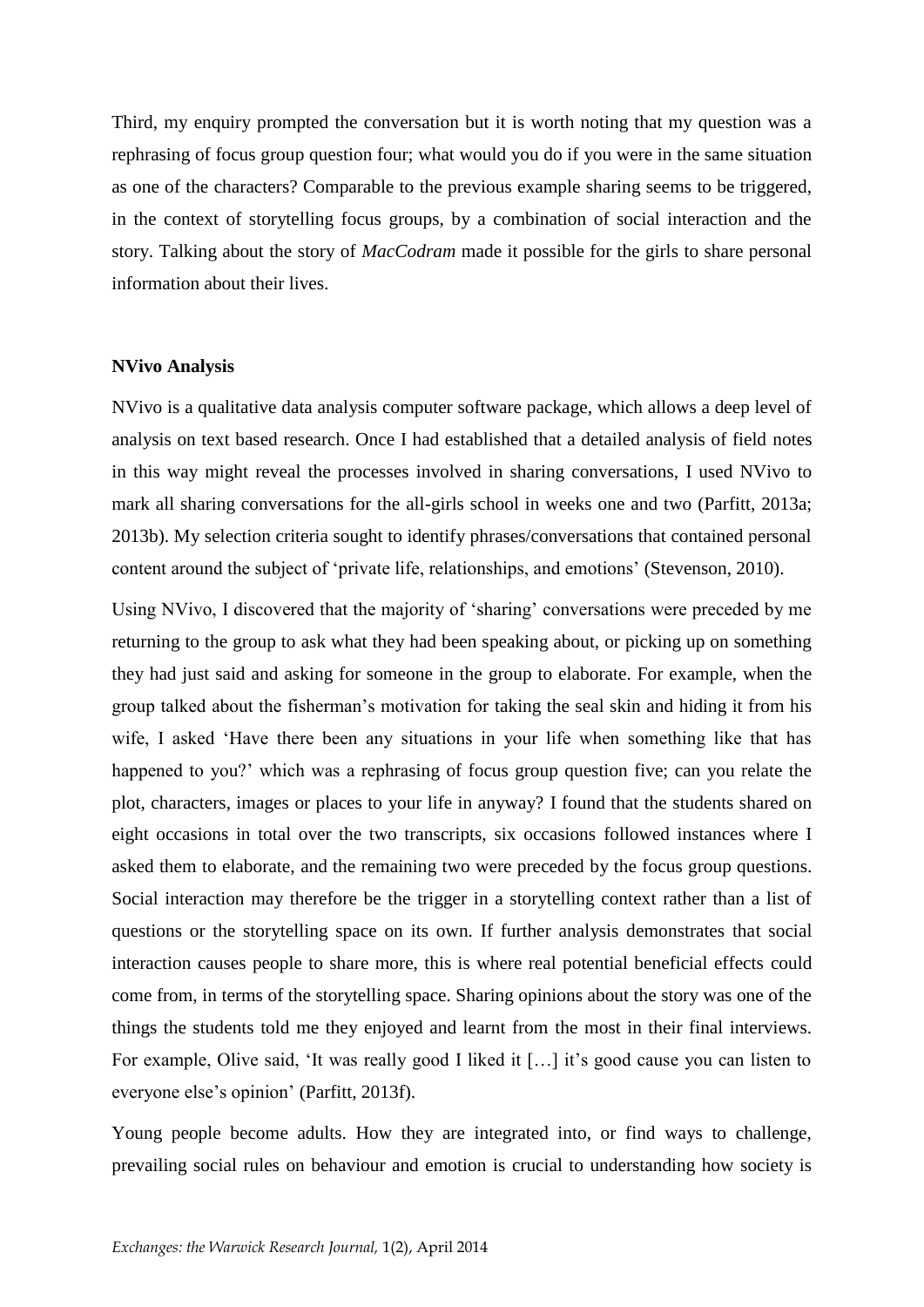reproduced or transformed. Childhoods are fashioned in a number of diverse ways determined by structural components in society, such as home, education, gender, class, religion, and ethnicity, in addition to relationships. This has potential implications for policymaking since how we understand and classify youth governs young people's rights, such as provision of resources, being acknowledged as equal citizens, as well as protective policies in school, medicine, and social services. It therefore determines rights and participation in society (Mayall 2002: 25-28, 122).

At the outset, I proposed that the storytelling space may trigger sharing conversations. Based on a preliminary assessment of my data, I believe that analysing the transcripts in this way has the potential to show beneficial effects of the storytelling space, in that it may allow students to share and learn from one another via social interaction. This has emerged as an important part in the process of working towards my thesis. I will take this further by completing a similar analysis of the remaining fifteen hours of transcription.

In addition, it allows students to reflect on the influences around them in terms of behaviour and emotion, in a way not currently available in the school curriculum. Furthermore, it provides insights into the conformative and subversive effects of narrative influences surrounding young people.

#### **Acknowledgements**

Professor Mick Carpenter and Professor Sarah Moss. The Adam Smith Institute.

#### **Appendix**

#### *Focus Group Questions*

Please give everyone a chance to speak. Please give detailed examples where possible. For example if you can link a story to your life state how and elaborate on it with additional information.

- Q1. How would you summarise the plot in your own words?
- Q2. What images, things, or events in the story do you like or dislike, and why?
- Q3. What other stories do you remember that you can link to this one?
- Q4. What would you do if you were in the same situation as one of the characters?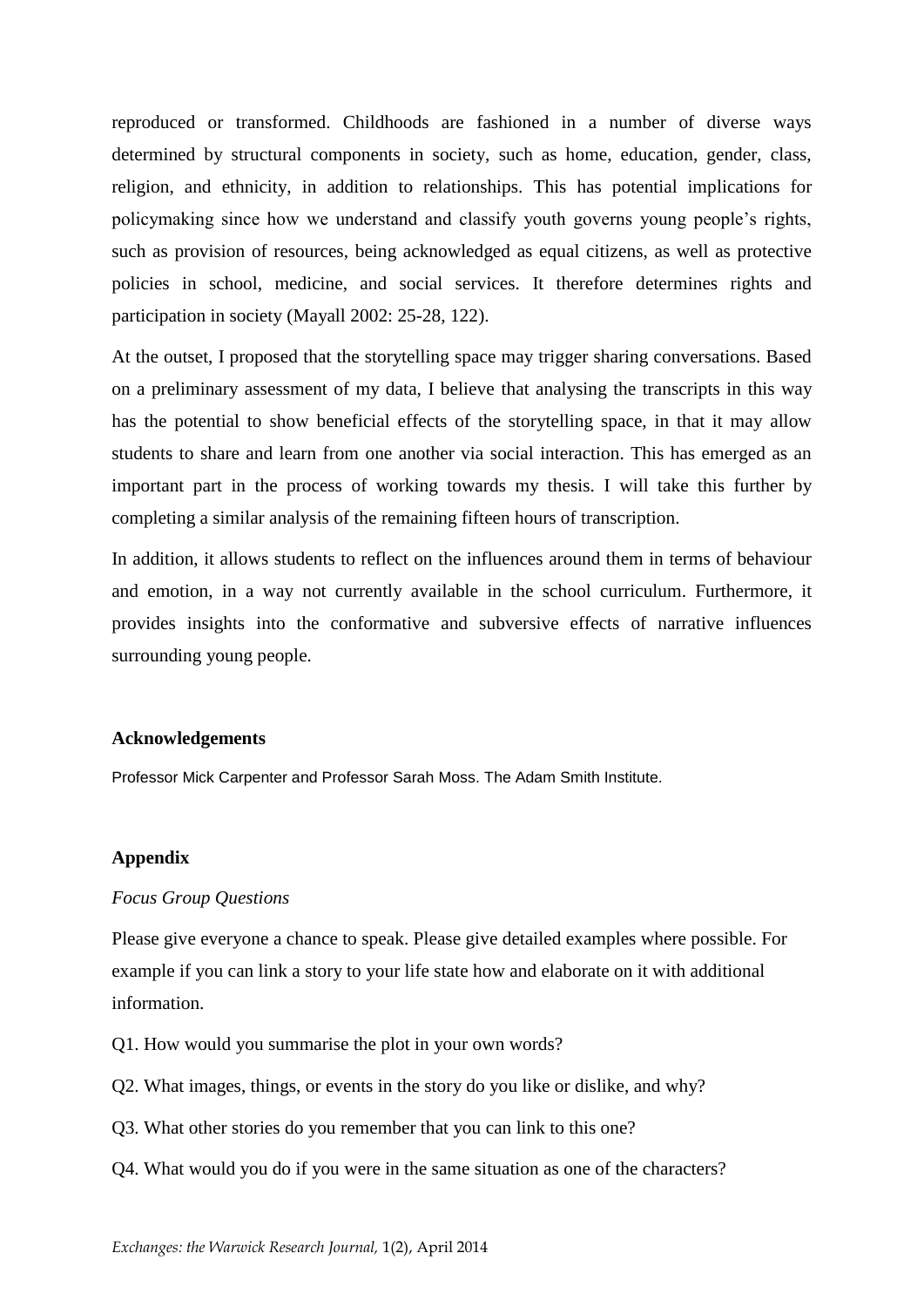- Q5. Can you relate the plot, characters, images or places to your life in anyway?
- Q6. What is this story trying to say? What do you take from it?
- Q7. How do you feel about the story? Or how does the story make you feel?
- Q8. What conformative/nonconformative elements are there in the story?
- Q9. Now you've had experience of traditional storytelling how does it differ from having a story read? Do you prefer a story to be read or told, and why?

#### **Endnotes**

<sup>1</sup>The fairy tales were; 'MacCodram and His Wife' (MacIntyre); 'The Crescent Moon Bear' (Estés 1992); 'The Frog King or Iron Henrich' (Grimm and Grimm: 1975); 'She-Bear' (Bastile1893); 'The Rooted Lover' (Housman: 1987); 'The Toy Princess' (De Morgan 1987).

#### **References**

- Aesop (1484), 'The Horse and the Stag' [Online]. [http://www.taleswithmorals.com/the-horse](http://www.taleswithmorals.com/the-horse-and-the-stag.htm)[and-the-stag.htm:](http://www.taleswithmorals.com/the-horse-and-the-stag.htm) *TalesWithMorals.com*. [Accessed 30 October 2013].
- Basile, G (1893), 'She-Bear', *The Tale of Tales*. London: Henry and Company.
- Benford, R.D. and D.A. Snow (2000), 'Framing Processes and Social Movements: An Overview and Assessment', *Annual Review of Sociology*, 26, 611-639.
- Bettelheim, B. (1976), *The Uses of Enchantment: The Meaning and Importance of Fairy Tales*. London: Thames and Hudson.
- Bruner, J. (1991), 'The Narrative Construction of Reality', *Critical Inquiry,*18 (1), 1-21.
- Bruner, J. (1996), *The Culture of Education*, Cambridge, Mass.: Harvard University Press.
- Clark, C.C. and M. Rossiter (2008), 'Narrative Learning in Adulthood', *New Directions for Adult and Continuing Education,* 119, 61-70.
- Cortazzi, M. and L. JIN (2007), 'Narrative Learning, EAL and Metacognitive Development', *Early Childhood Development and Care,* 177 (6-7), 645-660.
- De Morgan, M. (1987), 'The Toy Princess', in Zipes, J. (ed.), *Victorian Fairy Tales: The Revolt of the Fairies and the Elves*, London: Methuen.
- Estés, C. P. (1992), 'The Crescent Moon Bear', in *Women Who Run With the Wolves: Contacting the Power of the Wild*, London: Rider.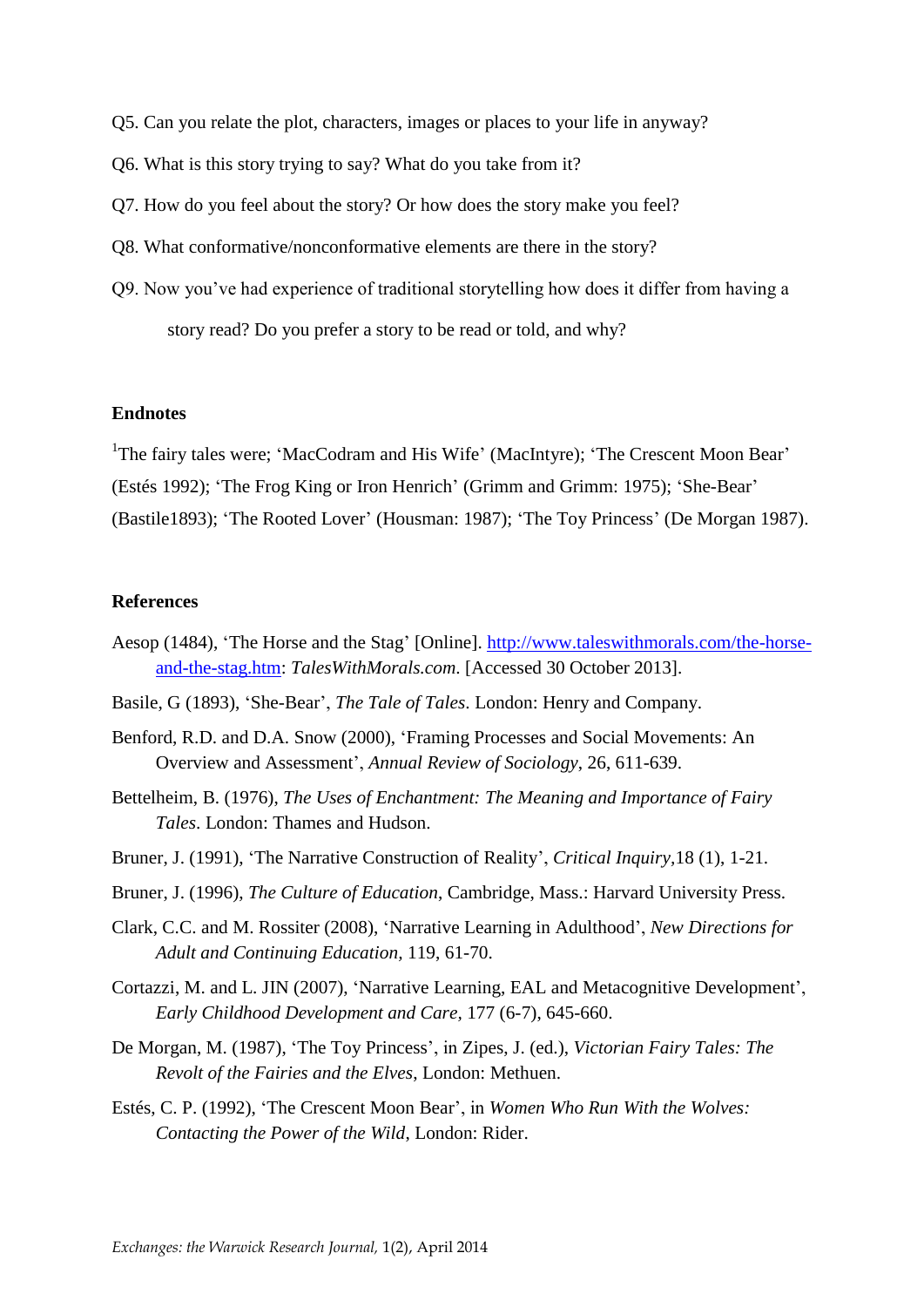- Gabriel, Y. (2000), *Storytelling in Organizations: Facts, Fictions, and Fantasies*, Oxford: Oxford University Press.
- Goodwin, M.H. (2006), *The Hidden Life of Girls: Games of Stance, Status, and Exclusion*, Oxford: Blackwell Publishers.
- Grimm, J. and W. Grimm (1975), 'The Frog King or Iron Henrich', in *The Complete Grimm's Fairy Tales*, London: Routledge and Kegan Paul.
- Housman, L. (1987), 'The Rooted Lover', in Zipes, J. (ed.), *Victorian Fairy Tales: The Revolt of the Fairies and Elves*, London: Methuen.
- Hughes, C. (1991), *Stepparents: Wicked or Wonderful?: An In-Depth Study of Stepparenthood*, Aldershot: Avebury.
- Isbell, R., J. Sobol, L. Lindauer, and A. Lowrance (2004), 'The Effects of Storytelling and Story Reading on the Oral Language Complexity and Story Comprehension of Young Children', *Early Childhood Education Journal,* 32 (3), 157-163.
- MacIntyre, M. (2013), 'MacCodram and His Seal Wife', Video Bank, Education Scotland: [http://www.educationscotland.gov.uk/video/m/video\\_tcm4572221.asp](http://www.educationscotland.gov.uk/video/m/video_tcm4572221.asp)
- Mayall, B. (2002), *Towards a Sociology for Childhood: Thinking from Children's Lives*, Maidenhead: Open University Press.
- Moon, J. (2010), *Using Story: In Higher Education and Professional Development*, London: Routledge.
- Parfitt, E. (2013a), 'All-girls School Transcript 1', unpublished, University of Warwick, 19 April 2013.
- Parfitt, E. (2013b), 'All-girls School Transcript 2', unpublished, University of Warwick, 26 April 2013.
- Parfitt, E. (2013c), 'Urban-mixed School Transcript 2', unpublished, University of Warwick, 2 May 2013.
- Parfitt, E. (2013d), 'Rural-mixed School Transcript 2', unpublished, University of Warwick, 22 April 2013.
- Parfitt, E. (2013e), 'All-girls School Transcript 3', unpublished, University of Warwick, 3 May 2013.
- Parfitt, E. (2013f), 'Initial and Final Interviews', , unpublished, University of Warwick, 15 April 2013, 17 April 2013, 18 April 2013, 22 May 2013, 23 May 2013, 24 May 2013, 10 June 2013.
- Pennebaker, J.W. (2000), 'Telling stories: The Health Benefits of Narrative', *Literature and Medicine,* 19 (1), 3-18.